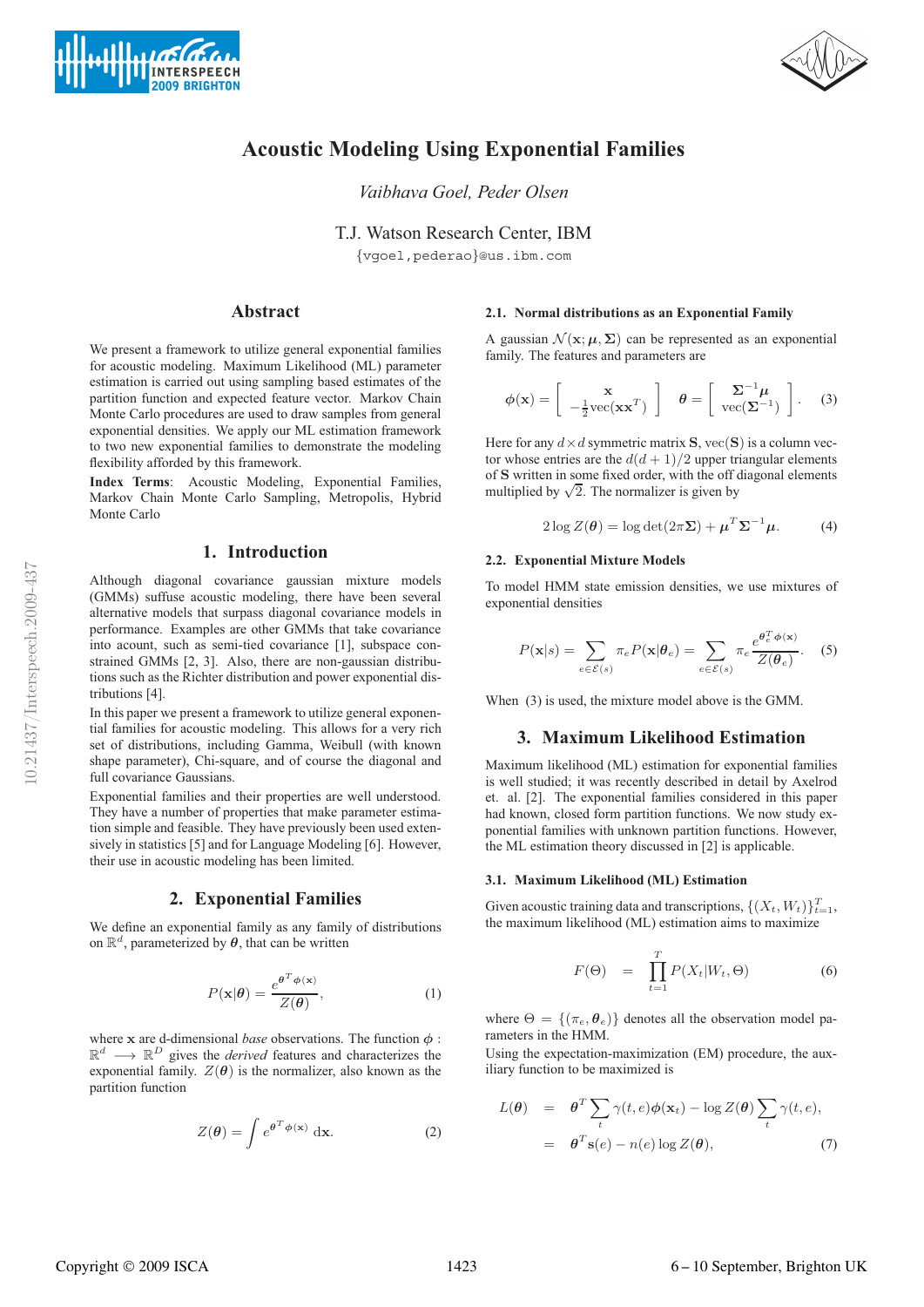where  $\gamma(t,e)$  is the posterior probability of observing component  $e$  at time  $t$ , and the sufficient statistics are

$$
n(e) = \sum_{t} \gamma(t, e) \tag{8}
$$

$$
\mathbf{s}(e) = \sum_{t} \gamma(t, e) \phi(\mathbf{x}_t) \tag{9}
$$

#### **3.2.** Convexity of  $L(\theta)$

Since  $\theta^T$ s is linear in  $\theta$ , to show that  $L(\theta)$  is convex, it is enough to show that the log partition function,  $\log Z(\theta)$ , is concave.

The first and second derivatives are

$$
\frac{\partial \log Z}{\partial \theta} = \mathbf{E}_{\theta}[\phi(\mathbf{x})] \stackrel{\text{def}}{=} G(\theta)
$$
(10)  

$$
\frac{\partial Z}{\partial \theta \partial \theta^{T}} = \mathbf{E}[\phi(\mathbf{x})\phi(\mathbf{x})^{T}] - (\mathbf{E}[\phi(\mathbf{x})]\mathbf{E}[\phi^{T}(\mathbf{x})])^{2}
$$
  

$$
= \text{Var}[\phi(\mathbf{x})].
$$
(11)

Clearly, the co-variance is positive definite, so the Hessian is positive definite as well, which means the log partition function is concave as claimed.

## **4. Numerical Integration and Sampling**

For general exponential models, there is no analytic solution for maximizing  $L(\theta)$  and we use gradient based numerical optimization methods. This requires us to compute  $L(\theta)$  and its gradient  $s(e) - n(e)E_{\theta}[\phi(\mathbf{x})]$ . For  $L(\theta)$ , the tricky part is to compute the partition function  $Z(\theta)$ .

As discussed in Neal [7], the partition function is often computed using a reference parameter value  $\theta^r$  which is sufficiently close to  $\theta$  and  $Z(\theta_r)$  is known.  $Z(\theta)$  is computed as

$$
\Psi(\theta,\theta_r) \stackrel{\text{def}}{=} \frac{Z(\theta_r)}{Z(\theta)} = \int \frac{e^{\theta_r^T \phi(\mathbf{x})}}{e^{\theta^T \phi(\mathbf{x})}} \frac{e^{\theta^T \phi(\mathbf{x})}}{Z(\theta)} \, \mathrm{d}\mathbf{x} \tag{12}
$$

We define sufficient closeness of  $\theta_r$  and  $\theta$  as

$$
\sup_{\mathbf{x}} \{ e^{\theta_T^T \phi(\mathbf{x})} - e^{\theta^T \phi(\mathbf{x})} \} \le th. \tag{13}
$$

If  $\theta$  is not sufficiently close to  $\theta_r$ ,  $Z(\theta)$  could be computed by taking small steps from  $\theta_r$  to  $\theta$ 

$$
\frac{Z(\theta_r)}{Z(\theta)} = \frac{Z(\theta_r)}{Z(\theta_1)} \cdot \frac{Z(\theta_1)}{Z(\theta_2)} \cdots \frac{Z(\theta_N)}{Z(\theta)} \tag{14}
$$

so that  $\theta_k$  and  $\theta_{k+1}$  are sufficiently close.

For low dimensional problems we can evaluate the integral in (12) using numerical integration, whereas for high dimensional problems  $(d > 3)$  we use sampling. If we draw samples  $\{\mathbf x_i\}_{i=1}^N$  from  $P(\mathbf x|\boldsymbol\theta) = \frac{e^{\boldsymbol\theta^T\boldsymbol\phi(\mathbf x)}}{Z(\boldsymbol\theta)},$ 

$$
\Psi(\theta,\theta_r) \approx \widehat{\Psi}_N(\theta,\theta_r) = \frac{1}{N} \sum_{i=1}^N \frac{e^{\theta_r^T \phi(\mathbf{x}_i)}}{e^{\theta^T \phi(\mathbf{x}_i)}} \qquad (15)
$$

Similarly, the expected value of  $\phi(\mathbf{x})$ ,  $G(\theta)$ , can be approximated as

$$
G(\boldsymbol{\theta}) \approx \widehat{G}_N(\boldsymbol{\theta}) = \frac{1}{N} \sum_{i=1}^N \phi(\mathbf{x}_i)
$$
 (16)

The sampling approximations given in (15) and (16) are not the only possible approximations. An alternative for (15) would utilize samples from  $\theta_r$ , and yet another could utilize samples from both  $\theta$  and  $\theta_r$ .

To draw samples from  $\frac{e^{\theta^T \phi(x)}}{Z(\theta)}$ , we compared two variants of the Markov Chain Monte Carlo sampling procedure: a basic Metropolis algorithm and a Hybrid Monte Carlo algorithm. For Hybrid Monte Carlo, we also tried a special case known as Langevin Monte Carlo. These methods have several desirable properties, including applicability to fairly arbitrary distributions, ease of implementation, and ability to generate samples from un-normalized distributions. We describe our implementations of these procedures briefly in the following.

#### **4.1. Basic Metropolis Sampling Algorithm**

The Metropolis procedure is

- 1. Choose a starting sample,  $x_0$ .
- 2. At iteration k, perturb  $\mathbf{x}_k = \mathbf{x}_{k-1} + N(0, \Sigma)$
- 3. Accept  $x_k$  as the new sample with probability  $\min(1, q)$ where

$$
q = \frac{e^{\theta^T \phi(\mathbf{x}_k)}}{e^{\theta^T \phi(\mathbf{x}_{k-1})}}
$$

4. If  $x_k$  is accepted, it is the next sample. If it is rejected, use  $x_{k-1}$  as the next sample. Go to Step 2.

The perturbation covariance  $\Sigma$ , used in Step 2, could be a function of the exponential model parameters  $\theta$ . However, in this paper  $\Sigma$  was kept at a fixed diagonal covariance.

# **4.2. Hybrid Monte Carlo Sampling Algorithm**

Hybrid Monte Carlo is a very effective technique for sampling from distributions where the gradient of the density function with respect to the base observations can be efficiently computed. Our implementation, based largely on the description by Neal [7], is

#### *Algorithm:*

- 1. Choose a starting sample,  $x_0$ , and starting momentum  $\mathbf{p}_0 \sim N(0, I)$
- 2. At iteration k, starting from  $(x_{k-1}, p_{k-1})$ , take N leapfrog steps to compute  $(x_k, p_k)$ , as described in the following.
- 3. Accept  $x_k$  with probability min $(1, q)$  where

$$
q = \frac{e^{\theta^T \phi(\mathbf{x}_k) - 0.5\mathbf{p}_k^T \mathbf{p}_k}}{e^{\theta^T \phi(\mathbf{x}_{k-1}) - 0.5\mathbf{p}_{k-1}^T \mathbf{p}_{k-1}}}
$$

4. If  $x_k$  is accepted, it is the next sample. If it is rejected, use  $x_{k-1}$  as the next sample. Go to Step 2.

*Leapfrog steps:*

- 1. Choose a direction  $s = +1$  or  $-1$ , and a stepsize  $\epsilon = s \gamma$
- 2. Starting from  $(x, p)$  first take a half step of  $p$

$$
\mathbf{p} = \mathbf{p} - \frac{\epsilon}{2} \, \nabla_{\mathbf{x}} (\boldsymbol{\theta}^T \boldsymbol{\phi}(\mathbf{x}))
$$

3. Next, take  $N - 1$  steps of x and p

$$
\begin{array}{rcl}\n\mathbf{x} & = & \mathbf{x} + \epsilon \, \mathbf{p} \\
\mathbf{p} & = & \mathbf{p} - \epsilon \, \nabla_{\mathbf{x}} (\boldsymbol{\theta}^T \boldsymbol{\phi}(\mathbf{x}))\n\end{array}
$$

4. Finally, take a full step of x, as above, and a half step of p, as the first half step

We also experimented with the special case with one leap frog step  $N = 1$  per sample, known as Langevin Monte Carlo sampling.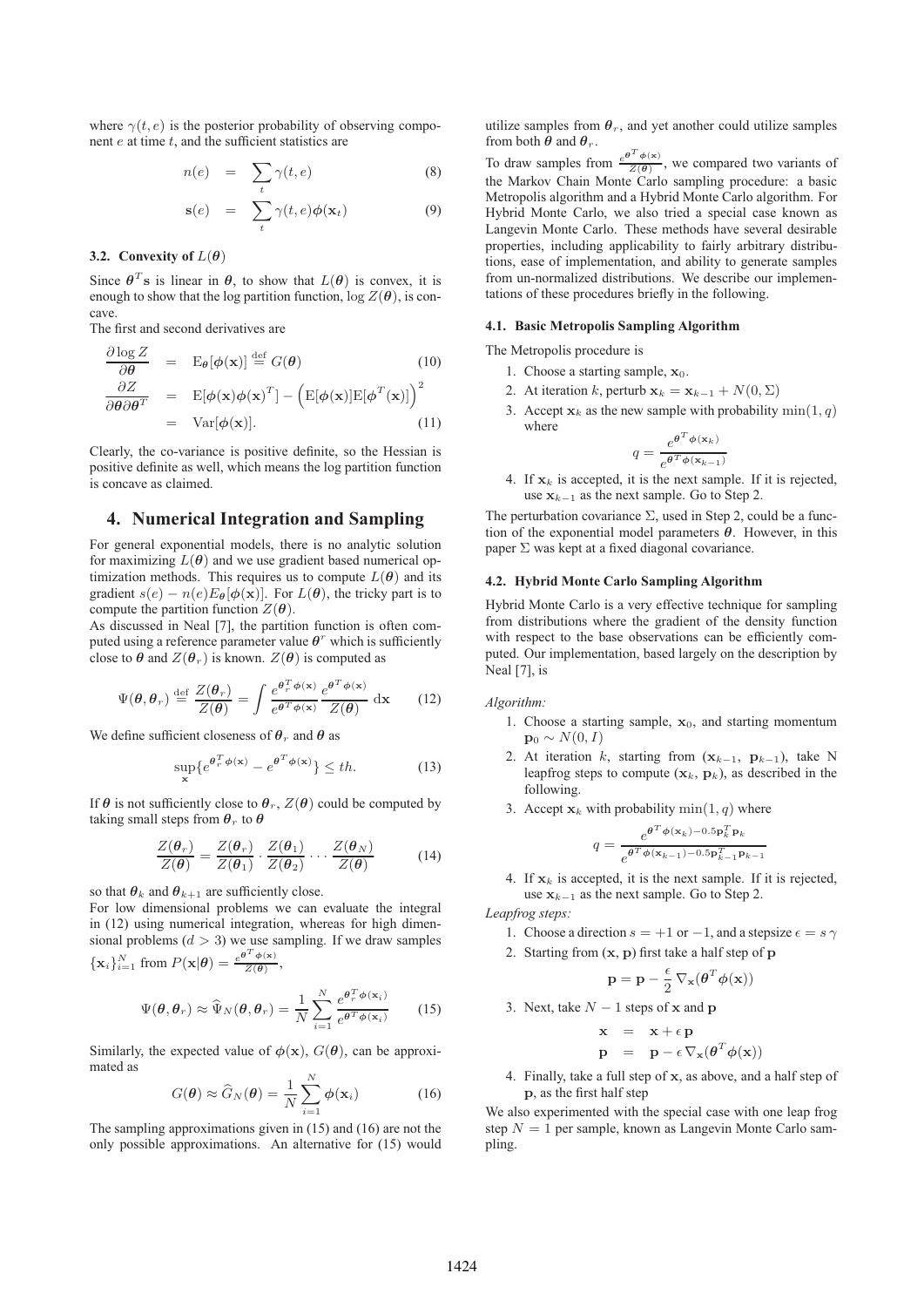# **5. Exponential Families In This Paper**

Besides the multivariate diagonal Gaussians, we experimented with the following two exponential families.

#### **5.1. Power Exponential Like Distribution**

For this model, we use the following features

$$
\phi(\mathbf{x}) = \left[ \begin{array}{c} \mathbf{x} \\ |\mathbf{x}|^{\alpha} \end{array} \right] \tag{17}
$$

 $\alpha = 2$  corresponds to the diagonal Gaussian model. We experimented with  $\alpha = 1.5$ .

#### **5.2. Gaussians Augmented With Quadrant Indicator Features**

In this model, we added feature functions to indicate quadrant of first four dimensions of the feature vector, with the intent of capturing a primitive form of correlation between first four feature dimensions. The indicator features were of the form

$$
I_1 = I_{(\mathbf{x}[0]>0,\mathbf{x}[1]>0,\mathbf{x}[2]>0,\mathbf{x}[3]>0)}(\mathbf{x})
$$
  
\n
$$
I_2 = I_{(\mathbf{x}[0]>0,\mathbf{x}[1]>0,\mathbf{x}[2]>0,\mathbf{x}[3]<0)}(\mathbf{x})
$$
  
\n
$$
\vdots
$$

There were 16 such functions in total. These features were added to standard diagonal Gaussian features.

# **6. Experimental Setup**

The experiments presented in this paper were carried out on a Mandarin data set. The training set consisted of about 500hrs of audio. The LDA feature vectors were obtained by first computing 13 Mel-cepstral coefficients (including energy) for each time slice under a 25.0 msec. window with a 15 msec. shift. Nine such vectors were concatenated and projected to a 40 dimensional space using LDA. These LDA features were used as the base observations for exponential models.

The phoneme inventory of the acoustic model consisted of 182 phonemes. Each of these was modeled using a 3 state left-toright HMM. These HMM states were modeled using a total of 1180 context dependent states and 25K Gaussians.

The test set consisted of 43 tasks, each having its own finite state grammar to decode with. The tasks included booleans, names, currency, dates, times, and stock quotes. The test set had 185K words from 31K sentences.

#### **7. Experimental Results**

#### **7.1. Comparison of Metropolis and Hybrid Monte Carlo**

To compare the sampling procedures, we draw samples from three 1-dimensional Gaussian distributions, all with mean 1.0 and variance 0.01, 1.0, and 100.0, respectively. For each of these Gaussians, a reference Gaussian is chosen with the same variance and mean perturbed by 0.2 times the standard deviation. Since the sampling and reference distributions are Gaussians with known parameters, we can compute the true partition function ratio  $\Psi(\theta, \theta_r)$  and true expected feature vector  $G(\theta)$ . As a reference sampling method, we used the well known Box-Muller [8] method to generate samples from a Gaussian distribution.

Figure 1 shows  $||G(\theta) - \widehat{G}_N(\theta)||_{\infty}$ , i.e. the max absolute error in any dimension of expected feature vector estimation, as a

function of  $N$ , for Gaussian with variance 1.0. From this figure, we note that, as expected, samples drawn using Box-Muller are clearly better than any other method. Hybrid Monte Carlo is clearly the next best method.



Figure 1: Maximum error in expected features as a function of number of samples.

To compactly present convergence results for various Gaussians under various sampling method, we compute

$$
N_{\epsilon}^{G} = \min \left\{ N \text{ s.t. } ||\frac{G(\theta) - \hat{G}_{k}(\theta)}{G(\theta)}||_{\infty} < \epsilon \ \forall k > N \right\}
$$

$$
N_{\epsilon}^{\Psi} = \min \left\{ N \text{ s.t. } |1.0 - \frac{\hat{\Psi}_{k}(\theta, \theta_{r})}{\Psi(\theta, \theta_{r})}| < \epsilon \ \forall k > N \right\}
$$

Table 1 (a) shows  $N_{\epsilon}^{G}$  for  $\epsilon = 0.05$ , and 1 (b) shows  $N_{\epsilon}^{\Psi}$  for  $\epsilon = 0.05$ . Again, Hybrid Monte Carlo seems to be best among the Markov Chain sampling methods.

|                                 |      | 1-dim Gaussian variance: | $40$ -dim |                   |       |  |  |  |  |  |
|---------------------------------|------|--------------------------|-----------|-------------------|-------|--|--|--|--|--|
|                                 | 0.01 | 1.0                      | 100.0     | Gaussian          |       |  |  |  |  |  |
| (a) $\overline{N_{\epsilon}^G}$ |      |                          |           |                   |       |  |  |  |  |  |
| Box-Muller                      | 25   | 1040                     | 11015     | 1375              | 1455  |  |  |  |  |  |
| Metropolis                      | 135  | 4.4e5                    | 1e6       | 5.0e5             | 4.7e5 |  |  |  |  |  |
| Langevin MC                     | 40   | 2.2e5                    | 1e6       | 9.3e <sub>5</sub> | 1.6e5 |  |  |  |  |  |
| Hybrid MC                       | 55   | 5830                     | 8.9e5     | 39750             | 11920 |  |  |  |  |  |
| (b) $N_{\epsilon}^{\Psi}$       |      |                          |           |                   |       |  |  |  |  |  |
| Box-Muller                      | 30   | 30                       | 30        | 25                | 5     |  |  |  |  |  |
| Metropolis                      | 800  | 7245                     | 5.3e5     | 3490              | 11055 |  |  |  |  |  |
| Langevin MC                     | 180  | 3655                     | 8.0e5     | 36080             | 32560 |  |  |  |  |  |
| Hybrid MC                       | 300  | 775                      | 9735      | 170               | 1140  |  |  |  |  |  |

Table 1: Number of samples needed to reach within 5% of true value

Next, we compared the sampling procedures for multivariate Gaussians. We randomly chose two Gaussians from our ML trained acoustic model. As with 1-d Gaussians, for each of these 40-dim Gaussians, a reference 40-dim Gaussian was chosen with the same variance and mean perturbed by 0.05.

The last two columns of Table 1 show the number of samples needed to reach within 5% of true values for these multivariate Gaussians. As with 1-dim Gaussians, Hybrid Monte Carlo